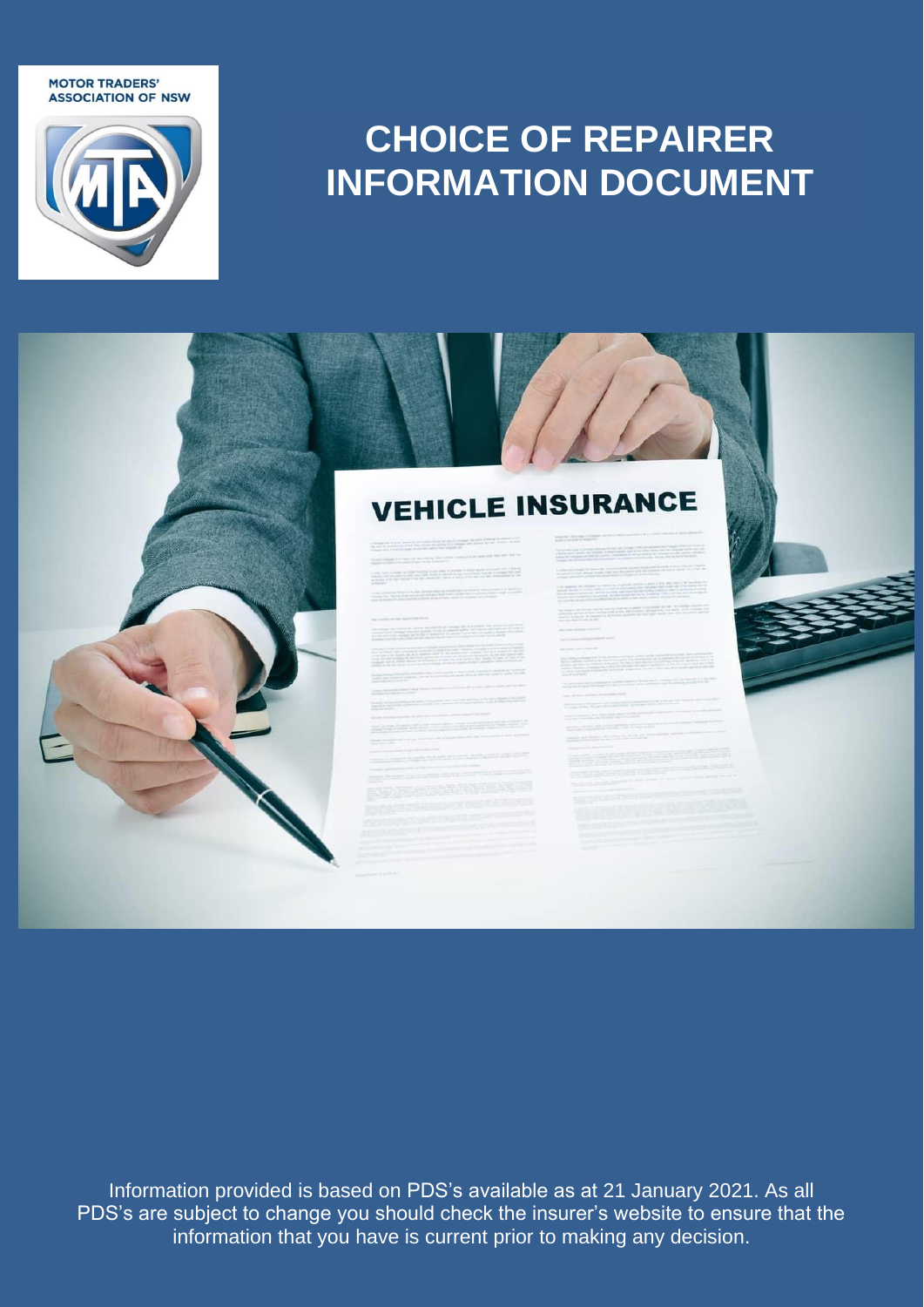| <b>SUNCORP GROUP</b>                                 |                                                                                                                                                                                                                                                                                                                                                                                                                                                                                                                                                                                                                                                      |  |
|------------------------------------------------------|------------------------------------------------------------------------------------------------------------------------------------------------------------------------------------------------------------------------------------------------------------------------------------------------------------------------------------------------------------------------------------------------------------------------------------------------------------------------------------------------------------------------------------------------------------------------------------------------------------------------------------------------------|--|
| AAMI<br>18/09/2020                                   | Your repairs (We choose the repairer)<br>We will arrange the repairs to your car with one of our preferred repairers:<br>if your car is not safe to drive, we will arrange to move your car to one of our preferred repairers or another<br>$\bullet$<br>facility of our choice;<br>if your car is safe to drive, we will arrange a time with you to bring your car into one of our preferred repairers<br>$\bullet$<br>or another facility of our choice;                                                                                                                                                                                           |  |
| Page No: 48<br><b>Parts Policy: 49</b>               | we obtain quotes from our preferred repairers (where required) and select the most appropriate quote;<br>$\bullet$<br>we authorise the repairs based on the most appropriate quote and manage the repair process with the repairer<br>$\bullet$<br>If we don't authorise repairs<br>If we pay you the amount of the assessed quote we don't authorise repairs. You will not be entitled to the lifetime<br>guarantee on repairs that we do not authorise                                                                                                                                                                                             |  |
| <b>APIA</b><br>15/05/2020                            | Repairing your vehicle and choosing a repairer<br>We will arrange the repair of your vehicle through one of our recommended certified repairers in a location<br>convenient to you. If we are not able to find or locate a certified repairer in a location convenient to you, you may<br>propose a repairer of your choice.<br>If we arrange the repair of your car with one of our certified repairers<br>If your car is not safe to drive, We will arrange to move your car to our repairer's facility for quotation and<br>completion of repairs. If your car is safe to drive, We will agree a time with you to take your car to the repairer's |  |
|                                                      | facility for quotation and completion of repairs.<br>If the repairer is not our chosen Certified Repairer<br>If your car is not safe to drive, We will arrange to move your car to the proposed repairer for quoting. Once the<br>quote is received, we will arrange an assessment by one of our Approved Assessors.<br>If your car is safe to drive, You may take the vehicle to your proposed repairer for a quote.                                                                                                                                                                                                                                |  |
|                                                      | We will then arrange a time to complete an assessment. We may ask to inspect your vehicle if we need more<br>information, and will agree a time and place to meet with you, at your home, work or another location agreed to by us.                                                                                                                                                                                                                                                                                                                                                                                                                  |  |
| Page No: 52<br><b>Parts Policy: 53</b>               | <b>Authorising the repairs</b><br>We will authorise the repairs by your proposed repairer if we agree the quote is fair and reasonable, inclusive of all<br>claim damage and will result in your car being repaired safely and in a cost effective manner.                                                                                                                                                                                                                                                                                                                                                                                           |  |
|                                                      | If we consider your proposed repairer's quote is not correct, cost effective, or will not result in safe repairs to your<br>vehicle or we are unable to reach a negotiated agreement with the proposed repairer, we will contact you to discuss<br>the alternative steps. This may include moving your vehicle to a certified repairer of our choice for the repair.                                                                                                                                                                                                                                                                                 |  |
|                                                      | If we don't authorise repairs<br>If we do not authorise the repairs, we will pay you what it would have cost us to repair your car and the lifetime<br>guarantee will not apply.                                                                                                                                                                                                                                                                                                                                                                                                                                                                     |  |
| <b>Bingle</b>                                        |                                                                                                                                                                                                                                                                                                                                                                                                                                                                                                                                                                                                                                                      |  |
| 27/06/2017                                           |                                                                                                                                                                                                                                                                                                                                                                                                                                                                                                                                                                                                                                                      |  |
| Page No:<br>PDS 2 pg 9                               | If we choose to repair or replace damaged parts of your car we'll always do so using our repairers.                                                                                                                                                                                                                                                                                                                                                                                                                                                                                                                                                  |  |
| <b>Parts Policy:</b><br>PDS 2 pg 9                   |                                                                                                                                                                                                                                                                                                                                                                                                                                                                                                                                                                                                                                                      |  |
|                                                      | You can choose:<br>• to allow us to arrange the repair of your car; or<br>• your own repairer.                                                                                                                                                                                                                                                                                                                                                                                                                                                                                                                                                       |  |
| GIO                                                  | If your car is not safe to drive, We will arrange to move your car to one of our preferred repairers or another facility<br>of our choice.                                                                                                                                                                                                                                                                                                                                                                                                                                                                                                           |  |
| 19/06/2018<br>Page No: 37<br><b>Parts Policy: 38</b> | If your car is safe to drive, We will arrange a time with you to bring your car into one of our preferred repairers or<br>another facility of our choice.                                                                                                                                                                                                                                                                                                                                                                                                                                                                                            |  |
|                                                      | If you allow us to arrange the repairs<br>• we obtain quotes from our preferred repairers (where available) and select the most appropriate quote;<br>• we authorise the repairs based on the most appropriate quote and manage the repair process with the repairer;<br>• you will be kept informed of the progress of the repairs and we will advise you when your car is ready for collection.                                                                                                                                                                                                                                                    |  |
|                                                      | If you choose your own repairer, which may include one of our own preferred repairers:<br>• after you obtain a quote from your repairer, we will arrange a time with you to drive your car (if it is safe to do<br>so), or you must let us move it, to one of our preferred repairers or another facility of our choice;<br>• we will authorise the repairs if we agree your repairer's quote is reasonable and will result in your carbeing<br>repaired safely and in a cost effective manner.                                                                                                                                                      |  |
|                                                      | If we don't authorise repairs, will pay you what it would have cost us to repair your car and you will not be entitled to the<br>lifetime guarantee. The amount it would have cost us to repair is determined by a quote from a repairer we choose.                                                                                                                                                                                                                                                                                                                                                                                                  |  |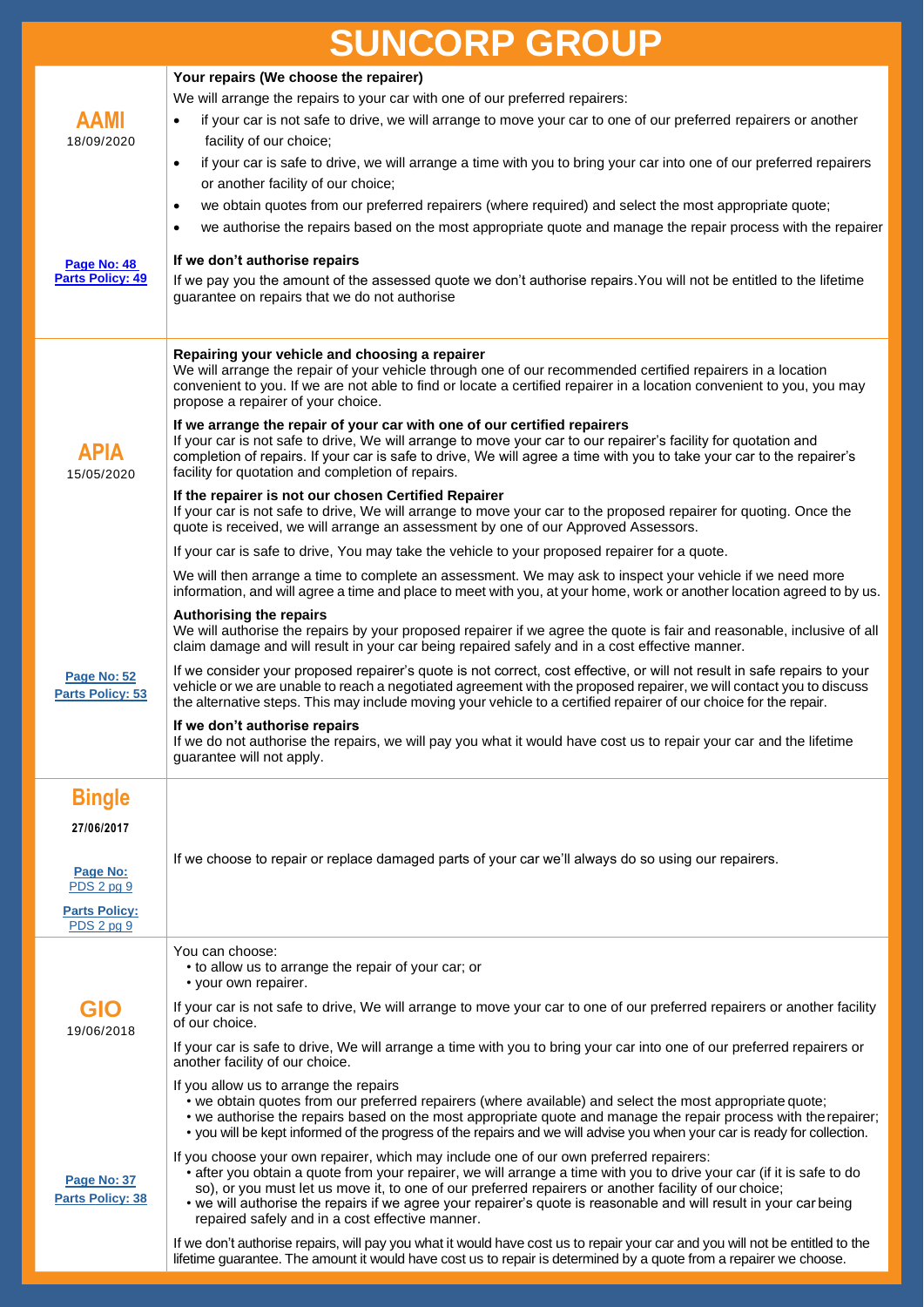| <b>SUNCORP GROUP</b>                          |                                                                                                                                                                                                                                                                                                                                                                                                                                                                                                                                                                                                                                          |
|-----------------------------------------------|------------------------------------------------------------------------------------------------------------------------------------------------------------------------------------------------------------------------------------------------------------------------------------------------------------------------------------------------------------------------------------------------------------------------------------------------------------------------------------------------------------------------------------------------------------------------------------------------------------------------------------------|
| <b>Shannons</b><br>18/03/2020                 | You can choose:<br>• to allow us to arrange the repair of your car; or<br>• your own repairer.                                                                                                                                                                                                                                                                                                                                                                                                                                                                                                                                           |
|                                               | If your car is not safe to drive, We will arrange to move your car to one of our preferred repairers or another facility<br>of our choice, or<br>• we will arrange to take your vehicle to a repairer or another facility of your choice.                                                                                                                                                                                                                                                                                                                                                                                                |
|                                               | If your car is safe to drive, We will arrange a time with you to bring your car into one of our preferred repairers or<br>another facility of our choice or<br>• you can arrange to take your vehicle to your own preferred repairers.                                                                                                                                                                                                                                                                                                                                                                                                   |
| Page No: 48<br><b>Parts Policy: 49</b>        | If you allow us to arrange the repairs<br>• we obtain quotes from our preferred repairers (where available) and select the most appropriate quote;<br>• we authorise the repairs based on the most appropriate quote and manage the repair process with the repairer;<br>• you will be kept informed of the progress of the repairs and we will advise you when your car is ready for collection.                                                                                                                                                                                                                                        |
|                                               | If you choose your own repairer, which may include one of our own preferred repairers:<br>• after you obtain a quote from your repairer, we will arrange a time with you to drive your car (if it is safe to do<br>so), or you must let us move it, to one of our preferred repairers or another facility of our choice;<br>• we will authorise the repairs if we agree your repairer's quote is reasonable and will result in your carbeing<br>repaired safely and in a cost effective manner.                                                                                                                                          |
|                                               | If we don't authorise repairs we will pay you what it would have cost us to repair your car and you will not be<br>entitled to the lifetime guarantee. The amount it would have cost us to repair is determined by a quote from a<br>repairer we choose.                                                                                                                                                                                                                                                                                                                                                                                 |
| <b>Suncorp</b><br><b>Insurance</b>            | You can choose:<br>• to allow us to arrange the repair of your car; or<br>• your own repairer.                                                                                                                                                                                                                                                                                                                                                                                                                                                                                                                                           |
| 19/06/2018                                    | If your car is not safe to drive, We will arrange to move your car to one of our preferred repairers or another facility<br>of our choice.                                                                                                                                                                                                                                                                                                                                                                                                                                                                                               |
|                                               | If your car is safe to drive, We will arrange a time with you to bring your car into one of our preferred repairers or<br>another facility of our choice.                                                                                                                                                                                                                                                                                                                                                                                                                                                                                |
|                                               | If you allow us to arrange the repairs<br>• we obtain quotes from our preferred repairers (where available) and select the most appropriate quote;<br>• we authorise the repairs based on the most appropriate quote and manage the repair process with the repairer;<br>• you will be kept informed of the progress of the repairs and we will advise you when your car is ready for collection.                                                                                                                                                                                                                                        |
| <b>Page No: 33</b><br><b>Parts Policy: 34</b> | If you choose your own repairer, which may include one of our own preferred repairers:<br>• after you obtain a quote from your repairer, we will arrange a time with you to drive your car (if it is safe to do<br>so), or you must let us move it, to one of our preferred repairers or another facility of our choice;<br>• we will authorise the repairs if we agree your repairer's quote is reasonable and will result in your carbeing<br>repaired safely and in a cost effective manner.                                                                                                                                          |
|                                               | If we don't authorise repairs, will pay you what it would have cost us to repair your car and you will not be entitled to the<br>lifetime guarantee. The amount it would have cost us to repair is determined by a quote from a repairer we choose.                                                                                                                                                                                                                                                                                                                                                                                      |
|                                               | If we accept your claim and decide your vehicle can be economically repaired, we will arrange the repairs with a<br>recommended repairer if one is available, or alternatively you can choose your own repairer and arrange repairs<br>with them.                                                                                                                                                                                                                                                                                                                                                                                        |
| <b>VERO</b><br>08/07/2010                     | Where we are able to provide you with access to one of our recommended repairers, we will offer you a choice of<br>those available in your area. However, we may only be able to nominate one recommended repairer if there are no<br>others available. Where we are unable to provide you with access to one of our recommended repairers, we will<br>require you to choose your own repairer.                                                                                                                                                                                                                                          |
|                                               | If we authorise repairs with a recommended repairer or your own repairer we will:<br>• authorise the repair of your vehicle to its condition immediately before the event,<br>• authorise only the use of manufacturer's approved parts if your vehicle is under warranty, but not when the date<br>of loss is within an extended warranty period or for windscreen replacement,<br>• authorise only the use of new genuine parts or genuine parts which are consistent with the age or condition of<br>your vehicle, and<br>• guarantee the quality of materials and workmanship in respect of the repairs for the life of the vehicle. |
| Page No: 7                                    | For windscreen repairs or replacement, we will replace the damaged windscreen or window glass, with glass<br>which may not be produced by the original manufacturer but which will meet Australian Design Rules. Any repairer<br>we authorise to repair your vehicle may sub-contract some of the repairs to a person of their choice. This will<br>usually occur when the repairer is unable to perform the repairs itself.                                                                                                                                                                                                             |
| <b>Parts Policy: 7</b>                        | If you choose your own repairer and we do not authorise repairs, we:<br>• will pay an amount equal to the reasonable repair costs; and<br>. will not provide any guarantee for the quality of materials and workmanship in respect of the repairs.<br>"reasonable repair costs" means an amount that takes into account:<br>• your repairer's quote after having been adjusted or reduced by an experienced motor vehicle assessor we<br>appoint, and                                                                                                                                                                                    |
|                                               | • a quote we may choose to obtain from one of our recommended repairers.                                                                                                                                                                                                                                                                                                                                                                                                                                                                                                                                                                 |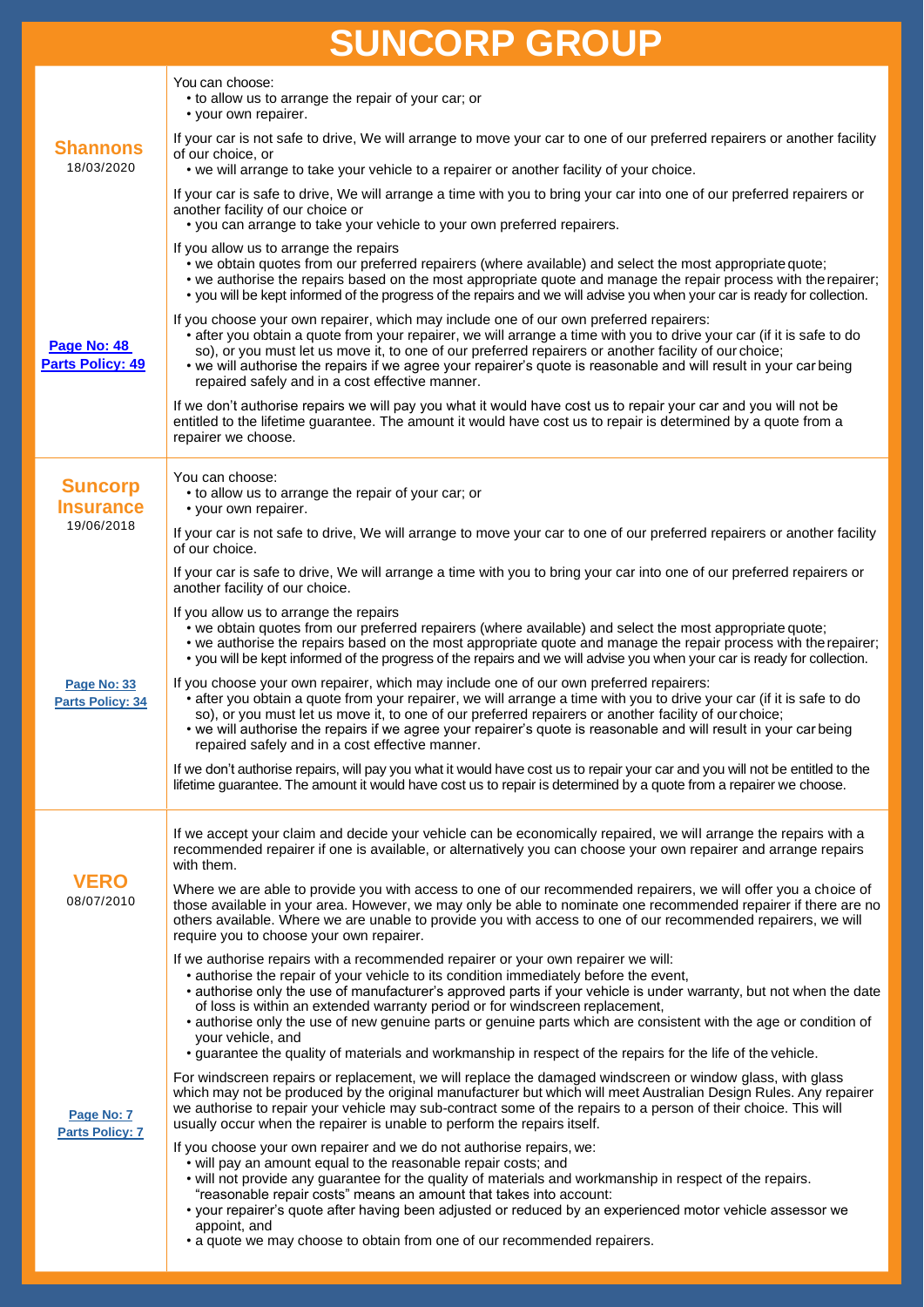# **IAL GROUP**

|                                                                                                             | If we decide your vehicle should be repaired, we can help you find a repairer who is part of our partner<br>network, or you can choose your own repairer                                                                                                                                                                                                                                                                                                                  |
|-------------------------------------------------------------------------------------------------------------|---------------------------------------------------------------------------------------------------------------------------------------------------------------------------------------------------------------------------------------------------------------------------------------------------------------------------------------------------------------------------------------------------------------------------------------------------------------------------|
| <b>CGU</b><br>Rev18 05/19<br>06/2019                                                                        | Our network of repairers<br>We have an extensive network of partner repairers across Australia who meet our high quality standards. If you<br>choose a repairer that is part of our network of repairers to fix your vehicle, then we'll manage the whole repair<br>process for you – with minimal fuss – so you don't have to worry. We'll also provide a lifetime guarantee on the<br>workmanship of these repairs we authorise (see Repair guarantee).                 |
| Page No: 34<br><b>Parts Policy: 38</b>                                                                      | If you choose your own repairer, you must:<br>• choose a repairer that has all necessary licenses and authorisations required by law, and<br>• obtain our authorisation for the repairs and quoted cost before these repairs are commenced.                                                                                                                                                                                                                               |
|                                                                                                             | We may require you to provide an alternative quote from a repairer of our choice for the repair of your vehicle.<br>We will decide whether to authorise and pay for the fair and reasonable costs of repairs, or decide whether to pay<br>you the fair and reasonable cost to repair your vehicle.                                                                                                                                                                        |
| <b>Coles</b><br>12/2018<br>Page No: 8<br><b>Parts Policy: 8</b>                                             | If you make a claim and we agree to repair your car, we will choose a repairer who is part of our National Partner<br>Repair Network and organise for them to complete the repairs. The most we will pay is the cost of repairs as<br>determined by our assessor, or quoted by our repairer. Because the repairs will be authorised and completed by<br>our partner repairers, we will guarantee the workmanship and materials of these repairs for the life of your car. |
| <b>NRMA</b><br>(Motor Insurance)                                                                            | You can add the 'Any Repairer' option to your policy for an extra premium. If you have added this option, it will be<br>shown on your current Certificate of Insurance and applies during the policy period.<br>Any Repairer Option:                                                                                                                                                                                                                                      |
| 06/2020<br>Page No: 25 & 70<br><b>Parts Policy: 72</b>                                                      | If an incident we cover causes loss or damage to your vehicle, we will arrange for an NRMA Partner Repairer to<br>fix your vehicle – see page 70. However, if you have added this option, you may use any licensed repairer of your<br>choice, which may be an NRMA Partner Repairer - see page 70.                                                                                                                                                                       |
| <b>NRMA</b> (Veteran,<br><b>Vintage &amp; Classic)</b><br>06/2020<br>Page No: 51<br><b>Parts Policy: 52</b> | You can choose any repairer you like to fix your vehicle as long as they have the necessary licenses<br>to do the repairs.                                                                                                                                                                                                                                                                                                                                                |
| <b>RACV</b><br>05/2019                                                                                      | If we agree to pay your claim as a result of an incident, we will arrange for an RACV Partner Repairer to fix your<br>vehicle - see page 31. However, if you have chosen this option you may use any licensed repairer of your choice,<br>including an RACV Partner Repairer - see page 31.                                                                                                                                                                               |
|                                                                                                             | If you are entitled to choose your own repairer to fix your vehicle you must:<br>• choose a repairer that has all necessary licences and authorisations required by law provide us with a quote for<br>repairs allow us to inspect your vehicle before authorising repairs. We will tell you where you need to take your<br>vehicle or have your vehicle towed.                                                                                                           |
| Page No: 15 & 31<br><b>Parts Policy: 32</b>                                                                 | we will:<br>• choose the most suitable repair method for the type of damage to your vehicle and decide whether to authorise<br>and pay for the fair and reasonable costs of repairs, or decide whether to pay you the fair and reasonable cost<br>to repair your vehicle as determined by us.                                                                                                                                                                             |
|                                                                                                             | In determining the fair and reasonable cost, we may consider several factors, including quotes from RACV Partner<br>Repairers, our nominated repair methods for type of damage to your vehicle and reports from our assessors.                                                                                                                                                                                                                                            |
| <b>SGIC</b><br>06/2020                                                                                      | You can choose any repairer you like to fix your vehicle as long as they have the necessary licences to do<br>the repairs.                                                                                                                                                                                                                                                                                                                                                |
| Page No: 74<br><b>Parts Policy: 75</b>                                                                      | Once you've chosen a repairer, we will tell you where to take your vehicle or arrange for it to be towed to<br>the repairer.                                                                                                                                                                                                                                                                                                                                              |
| <b>SGIO</b><br>06/2020                                                                                      | You can choose any repairer you like to fix your vehicle as long as they have the necessary licences to do<br>the repairs.                                                                                                                                                                                                                                                                                                                                                |
| Page No: 74<br><b>Parts Policy: 75</b>                                                                      | Once you've chosen a repairer, we will tell you where to take your vehicle or arrange for it to be towed to<br>the repairer.                                                                                                                                                                                                                                                                                                                                              |
| <b>Swann</b><br><b>Insurance</b><br>05/2020                                                                 | To have your Vehicle repaired:<br>• we may ask you to get a quotation from a vehicle repairer whom we may nominate.<br>• we will decide which repairer is to repair your Vehicle.                                                                                                                                                                                                                                                                                         |
| Page No: 9<br><b>Parts Policy: 9</b>                                                                        | Parts used in repairing your Vehicle will be compatible with the age and condition of your Vehicle and may be:<br>· manufactured by other than the Vehicle manufacturer, or<br>• recycled.                                                                                                                                                                                                                                                                                |
| WFI<br>Rev 11/18 05/2020                                                                                    | You may choose Your own repairer, but if you do, We may require You to provide two quotes for the repair of Your<br>vehicle, including one from a repairer of our choice.                                                                                                                                                                                                                                                                                                 |
| Page No: 46<br><b>Parts Policy: 46</b>                                                                      | If your vehicle is at your chosen repairer and we want to obtain an alternative quote for repairs, we may arrange to<br>move your vehicle to another repairer at our expense.                                                                                                                                                                                                                                                                                             |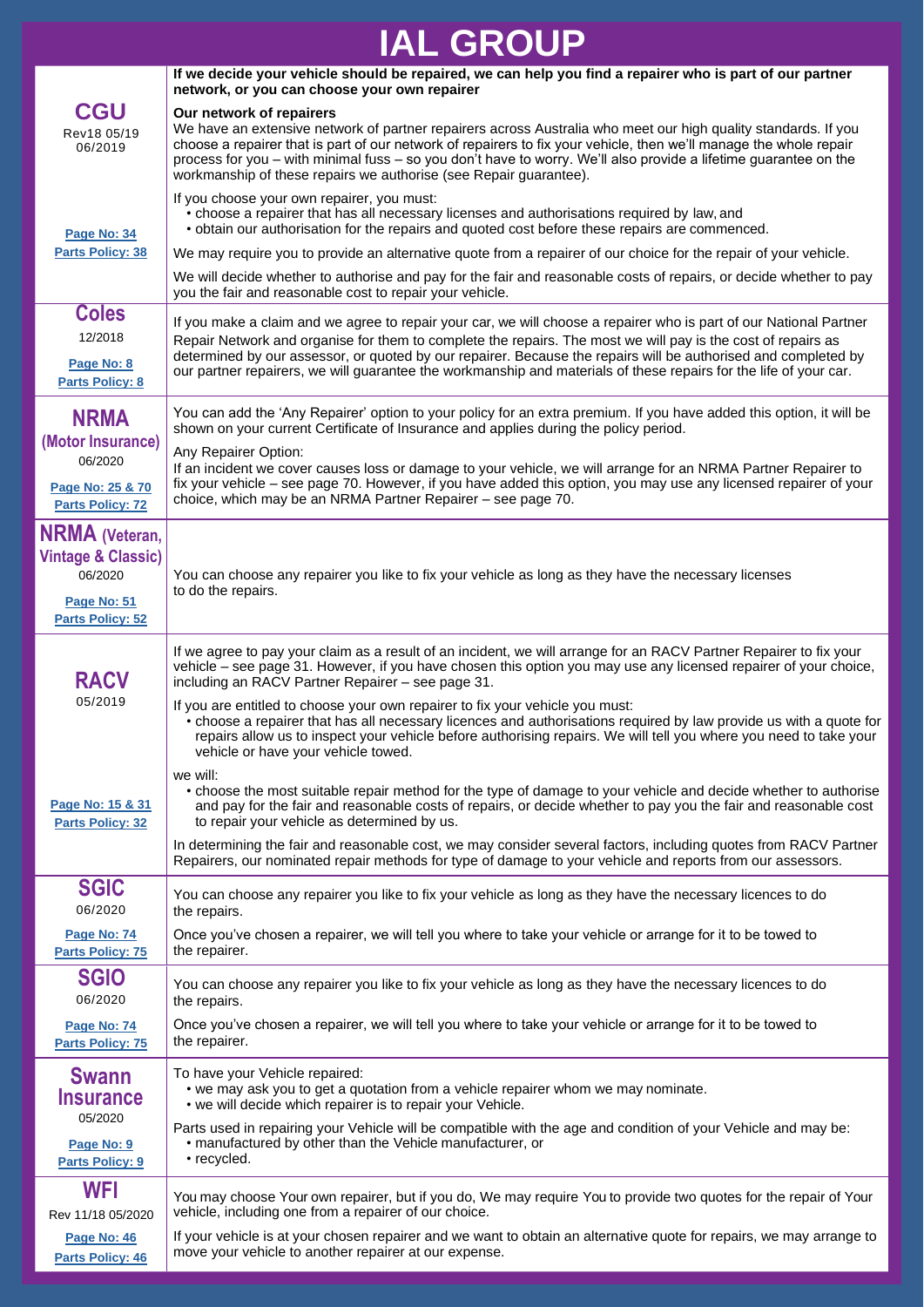# **CHALLENGERS GROUP**

| Aioi (Toyota)<br>10/2020<br>Page No: 35<br><b>Parts Policy: 36</b>                   | For your convenience we will choose the repairer, authorise the repairs and manage the entire quote and repair<br>process for you. We may obtain two independent competitive quotations from repairers we have chosen (where<br>available) and select the most complete and competitive quote. If you wish, you can choose a repairer to provide<br>one of the quotes. If we consider your repairer's quote to not be competitive and/or complete, or we do not believe<br>that the repairs to your vehicle would be completed to a satisfactory standard, we reserve the right to authorise<br>repairs to be carried out by a repairer nominated by us.                                                                  |
|--------------------------------------------------------------------------------------|---------------------------------------------------------------------------------------------------------------------------------------------------------------------------------------------------------------------------------------------------------------------------------------------------------------------------------------------------------------------------------------------------------------------------------------------------------------------------------------------------------------------------------------------------------------------------------------------------------------------------------------------------------------------------------------------------------------------------|
| <b>Auto/General</b><br><b>Budget Direct</b><br>11/2018                               | This optional benefit is only available with "Comprehensive" cover and applies only if shown as included on your<br>Insurance Certificate. If you have purchased this option, you may choose to nominate your preferred repairer.<br>In this case, we will:<br>• require you to provide us with a quotation for the repairs to the car from your preferred repairer, determine the<br>most suitable method of repairs based on the damage to the car, review the quotation to ensure:<br>o it is competitive, based on the reasonable cost to repair the car, as determined by us, and that the repairs will<br>be completed to what we consider a satisfactory standard, and decide whether or not to authorise repairs. |
| <b>Part B Page No: 3</b><br><b>Parts Policy: 22</b>                                  | However, if we consider a repairer's quotation is not competitive, or that the repairs would not be completed to a<br>satisfactory standard, we may decide not to authorise repairs and to:<br>• have the car repaired by an alternative repairer chosen by us, or pay you the reasonable cost to satisfactorily<br>repair the car, as determined by us.                                                                                                                                                                                                                                                                                                                                                                  |
| Hollards/<br><b>Woolworths</b><br>06/2019<br>Page No: 32<br><b>Parts Policy: 33</b>  | A qualified repairer appointed or approved by us will do the repairs. While you can arrange for a quote from a<br>different repairer, we have the final say on who will do the repairs.                                                                                                                                                                                                                                                                                                                                                                                                                                                                                                                                   |
| <b>Progressive</b><br>04/2020<br>Page No: 20<br><b>Parts Policy: 21</b>              | PD Insurance chooses the Repairer When we determine that the damage to your vehicle can be repaired, we will<br>choose the repairer. When we authorise repairs, our obligation is to repair the vehicle, subject to the terms and<br>conditions of the policy.<br>If we determine a Preferred Repairer is not available, we may request quotes from more than one repairer. If we<br>obtain one quote and we are satisfied that it is reasonable, complete and competitive, we will choose the repairer<br>based on that quote. If we obtain two or more quotes, we will choose the repairer based on the most reasonable,<br>complete and competitive quote.                                                             |
| <b>Real</b><br><b>Insurance</b><br>07/2019<br>Page No: 32<br><b>Parts Policy: 33</b> | A qualified repairer appointed or approved by us will do the repairs. While you can arrange for a quote from a<br>different repairer, we have the final say on who will do the repairs.                                                                                                                                                                                                                                                                                                                                                                                                                                                                                                                                   |
| Youi<br>07/2020<br>Page No: 24<br><b>Parts Policy: 24</b>                            | If you have selected and paid for the Optional Cover: 'Choice of Repairer', you may choose any other repairer in<br>addition to our network of smash repairers. We will determine the fair and reasonable cost of repairs, considering a<br>number of factors.<br>We may require comparison quotes from an alternate repairer we choose. If you choose any other repairer, they<br>must be appropriately licensed and authorised by law to conduct the required repairs.                                                                                                                                                                                                                                                  |
| <b>Zurich</b><br>05/2019<br>Page No: 8<br><b>Parts Policy: 8</b>                     | You can choose a repairer, or we can recommend one for you. If we do not accept your choice of repairer, you<br>must still cooperate with us to select another repairer that we both agree on.                                                                                                                                                                                                                                                                                                                                                                                                                                                                                                                            |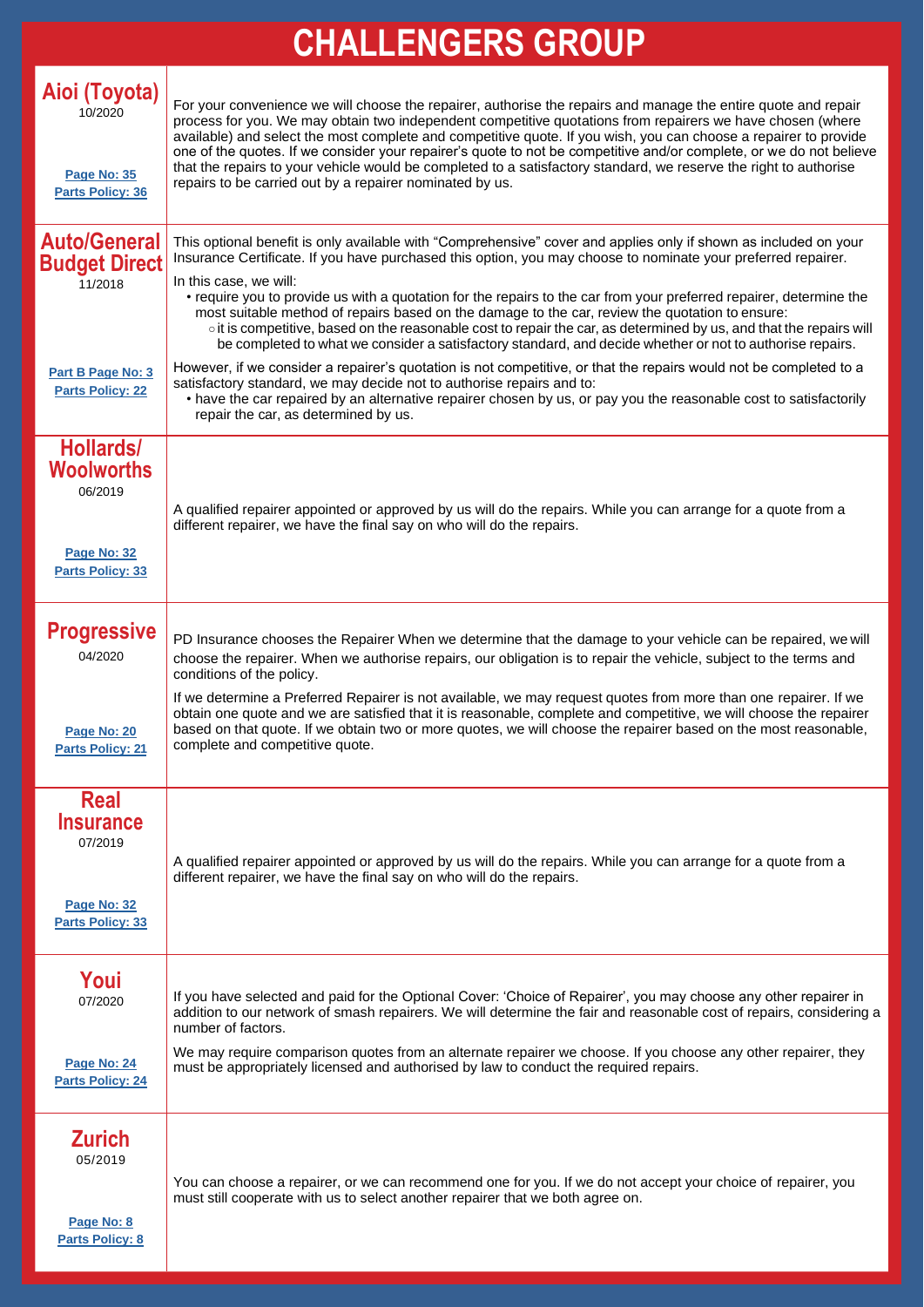| <b>MOTORING GROUP</b>                                                   |                                                                                                                                                                                                                                                                                                                                                                                                                                                                                                |  |  |
|-------------------------------------------------------------------------|------------------------------------------------------------------------------------------------------------------------------------------------------------------------------------------------------------------------------------------------------------------------------------------------------------------------------------------------------------------------------------------------------------------------------------------------------------------------------------------------|--|--|
| <b>RAA</b><br>10/2017                                                   | RAA customers have the freedom to choose their own crash repairer. If your vehicle is safe to drive, take it to the<br>repairer of your choice.                                                                                                                                                                                                                                                                                                                                                |  |  |
|                                                                         | If we authorise repairs with your chosen repairer, the repairer will begin work and keep you informed along the way.                                                                                                                                                                                                                                                                                                                                                                           |  |  |
| Page No: 18<br><b>Parts Policy: 23</b>                                  | If for some reason your chosen repairer does not meet our standards for safety, quality, fairness, effectiveness and<br>pricing, we will move your vehicle to another repairer or we will settle cash in lieu.                                                                                                                                                                                                                                                                                 |  |  |
| <b>RACWA</b><br>07/2014<br>Page No: 24                                  | If we decide to repair your car we obtain competitive quotes from our approved repairer network. You can also<br>ask a repairer of your choice to provide a quote. Whichever repairer we choose, we guarantee the quality of the<br>workmanship and materials authorised by us for the life of your car, in addition to any other rights you may have. If<br>you wish to make a claim on this guarantee, please contact us with details, including any costs you incur in making<br>the claim. |  |  |
| <b>Parts Policy: 25</b>                                                 |                                                                                                                                                                                                                                                                                                                                                                                                                                                                                                |  |  |
|                                                                         |                                                                                                                                                                                                                                                                                                                                                                                                                                                                                                |  |  |
|                                                                         |                                                                                                                                                                                                                                                                                                                                                                                                                                                                                                |  |  |
|                                                                         | <b>OTHER</b>                                                                                                                                                                                                                                                                                                                                                                                                                                                                                   |  |  |
|                                                                         | If we choose the option of repairing your vehicle, we will decide the best way of repairing any damage that exists.<br>You have to get approval from us before starting any repairs on your vehicle.                                                                                                                                                                                                                                                                                           |  |  |
| <b>Allianz/TIO</b><br>Allianz<br>23/01/2018<br><b>TIO</b><br>16/09/2018 | Choosing a repairer<br>Allianz can assist you in selecting a suitable repairer to repair the damage to your vehicle. You also have the right<br>to choose your own repairer. In both instances we will work closely with the repairer to strive to achieve the best<br>repair outcome for you, however we may require a second quotation from a repairer chosen by us.                                                                                                                         |  |  |
|                                                                         | We will then choose (subject to any relevant policy limits) to:<br>• authorise the repairs at your repairer of choice;<br>• pay you the reasonable cost of repairing your vehicle; or<br>• move your vehicle to a repairer we both agree will repair your vehicle.                                                                                                                                                                                                                             |  |  |
| <b>Allianz Page No: 32</b><br><b>Parts Policy: 32</b>                   | In the instance that we both agree to move your vehicle we will provide you with a rental car for up to three days in<br>addition to any other benefit provided under your policy. The maximum we will pay for the rental car is \$100 per day.                                                                                                                                                                                                                                                |  |  |
| TIO Page No: 31<br><b>Parts Policy: 32</b>                              | <b>Authorising repairs</b><br>Where you have Comprehensive cover you may only authorise emergency repairs as detailed under the<br>"Emergency repairs" benefit (refer page 16 for details). You cannot authorise further repairs to your vehicle without<br>our prior consent.                                                                                                                                                                                                                 |  |  |
|                                                                         | Before we make a decision regarding your claim and repairs to your vehicle, we may need to inspect your vehicle. A<br>motor vehicle assessor will be appointed by us. We or our assessor will make the necessary arrangements with you.                                                                                                                                                                                                                                                        |  |  |

**Commonwealth Bank** 02/2017 We will nominate one of our recommended repairers to provide us with a quote for the repairs. You can however, nominate your own repairer. If you nominate your own repairer, you will need to provide us with a quote from that repairer. We will then consider the quote for matters such as completeness, correct method of repair and competitiveness.

**[Page No: 70](https://www.commbank.com.au/content/dam/commbank/personal/apply-online/download-printed-forms/comminsure-car-insurance-pds.pdf) [Parts Policy: 70](https://www.commbank.com.au/content/dam/commbank/personal/apply-online/download-printed-forms/comminsure-car-insurance-pds.pdf)** We will decide whether to authorise the repairs to your vehicle to be undertaken by: • our recommended repairer; or • your nominated repairer.

> (Page 11). When we repair your car under this policy we will normally use a QBE Accredited Smash Repairer or another licensed repairer we select. If you add this Choice of Repairer option to your policy, you can choose which licensed repairer will repair your car. See Page 18 to understand how this option works at claim time.

If you've added the Choice of Repairer option, and you choose to use it, you'll need to:

- get a quote from an appropriately licensed and equipped repairer of your choice;
- allow us to assess the quote and your car before we authorise repairs; and
- allow us to get a quote from another repairer if we need one.

Replacing damaged parts If your car was first registered:

**QBE** 05/05/2020

**[Page No:](http://intermediary.qbe.com.au/content/idcplg?IdcService=GET_FILE&dDocName=PRODCT062206&RevisionSelectionMethod=Latest&Rendition=primary) 18 [Parts Policy: 18](http://intermediary.qbe.com.au/content/idcplg?IdcService=GET_FILE&dDocName=PRODCT062206&RevisionSelectionMethod=Latest&Rendition=primary)**

- less than 3 years ago, we'll use genuine new parts when they are reasonably available.
- more than 3 years ago: for mechanical parts we'll only use genuine new or genuine reconditioned parts; for other parts we'll use genuine new parts, unless they are not reasonably available. If they're not available, we'll use genuine used parts.

Regardless of your car's age, we may use quality non-genuine parts for windscreen, sunroof, window glass, radiator or air conditioning repairs or replacements. When we use non-genuine parts they will:

- be consistent with the age and condition of your car;
- not affect the safety or structural integrity of your car; and
- comply with applicable Australian Design Rules. If a certain part isn't readily available, we'll pay you the last known price of that part.

You can still use a QBE Accredited Smash Repairer we recommend even if you've chosen this option. When you choose your repairer and we authorise the repairs, Our repair guarantee will apply as long as we manage those repairs to completion. If your car is safe to drive, you'll need to take it to your chosen repairer. If it's not safe to drive, we'll only pay what it would cost us to tow it to the repairer we would have otherwise arranged to repair your car.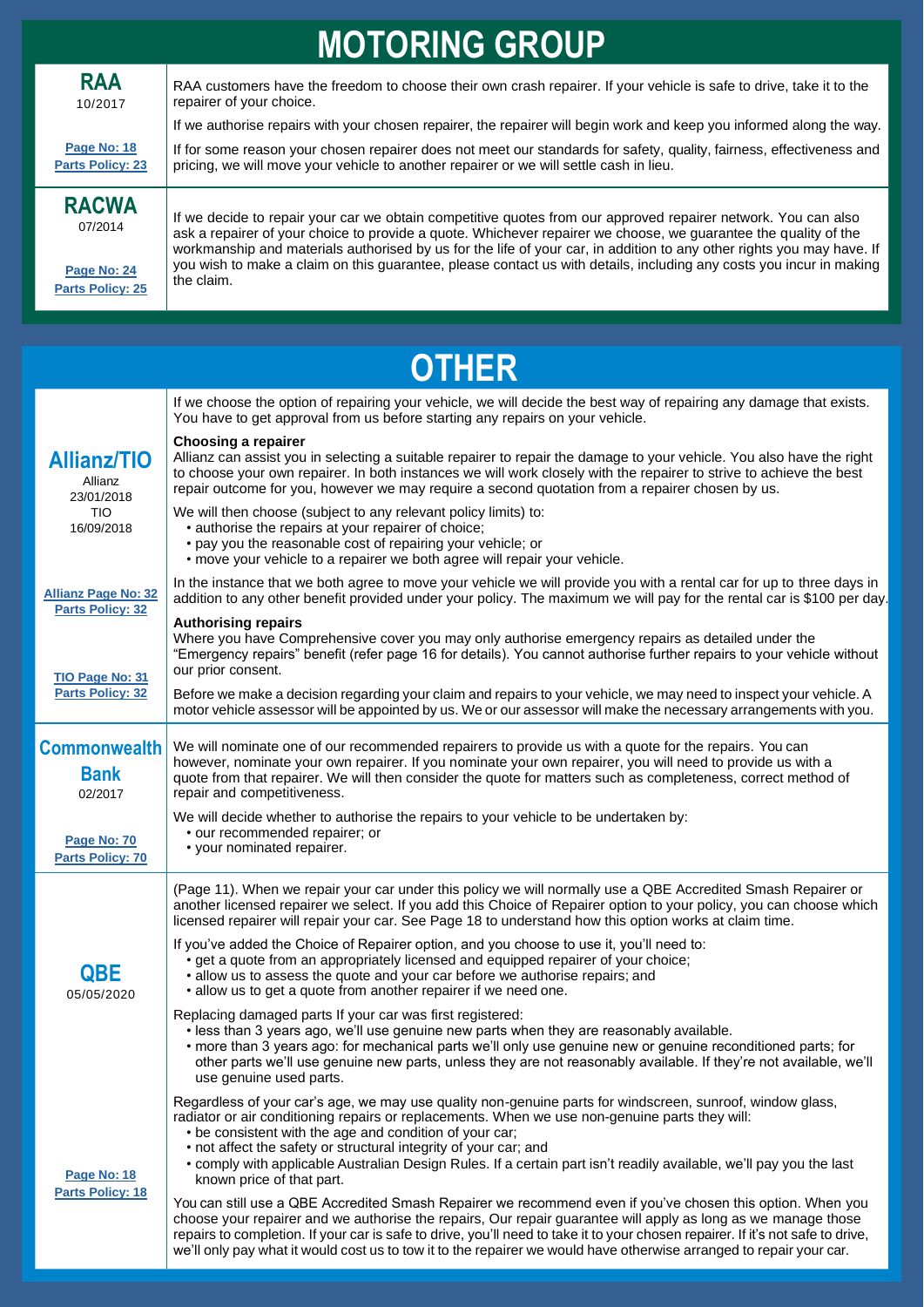

## **Is your insurer offering to cash settle you?**



## **Be aware that accepting a cash settlement may not always be the best solution as it may result in one or all of the following:**

- 1. Forfeiture of any additional rights or benefits such as 'Lifetime guarantees on repairs'.
- 2. The initial assessment and final offer to settle may not include all allowances that are necessary to fix thecar. For example, where there is damage behind the obvious outer layer.
- 3. You must declare any cash settlements to other insurers when applying for insurance.
- 4. Cash settlement allows an insurer to pay a claim based on the cost of repair or replacement that may be achieved by the insurer but may not be reasonably achievable by the policy-holder.
- 5. Delays in repairs.

## **What is the reason for cash settling? Is it fair and reasonable considering the obligations of both parties?**

### **If you had a reasonable expectation that:**

- a) You could choose your own repairer,
- b) You are paying a premium for the genuine understanding that your car will be repaired (or replaced) in the event of an accident and all you need to pay is the excesses that apply OR
- c) In the event of a total loss the insurer may cash settle you a 'reasonable amount' (point 4),

it may be necessary to get advice or a second opinion before you accept an offer to cash settle your claim.

#### **It is important you consider the relevant Product Disclosure Statement (PDS) of your insurer.**

**Note:** The information provided on this page is general in nature only and does not constitute personal financial advice. The information has been prepared without taking into account your personal circumstances. Before acting on any information you should consider the appropriateness of the information having regard to your circumstances. Before making any decision, it is important for you to seek appropriate legal, tax, and other professional advice.

> **For further information contact MTA NSW, by calling 9016 9000 or emailing brenton.daniel@mtansw.com.au**